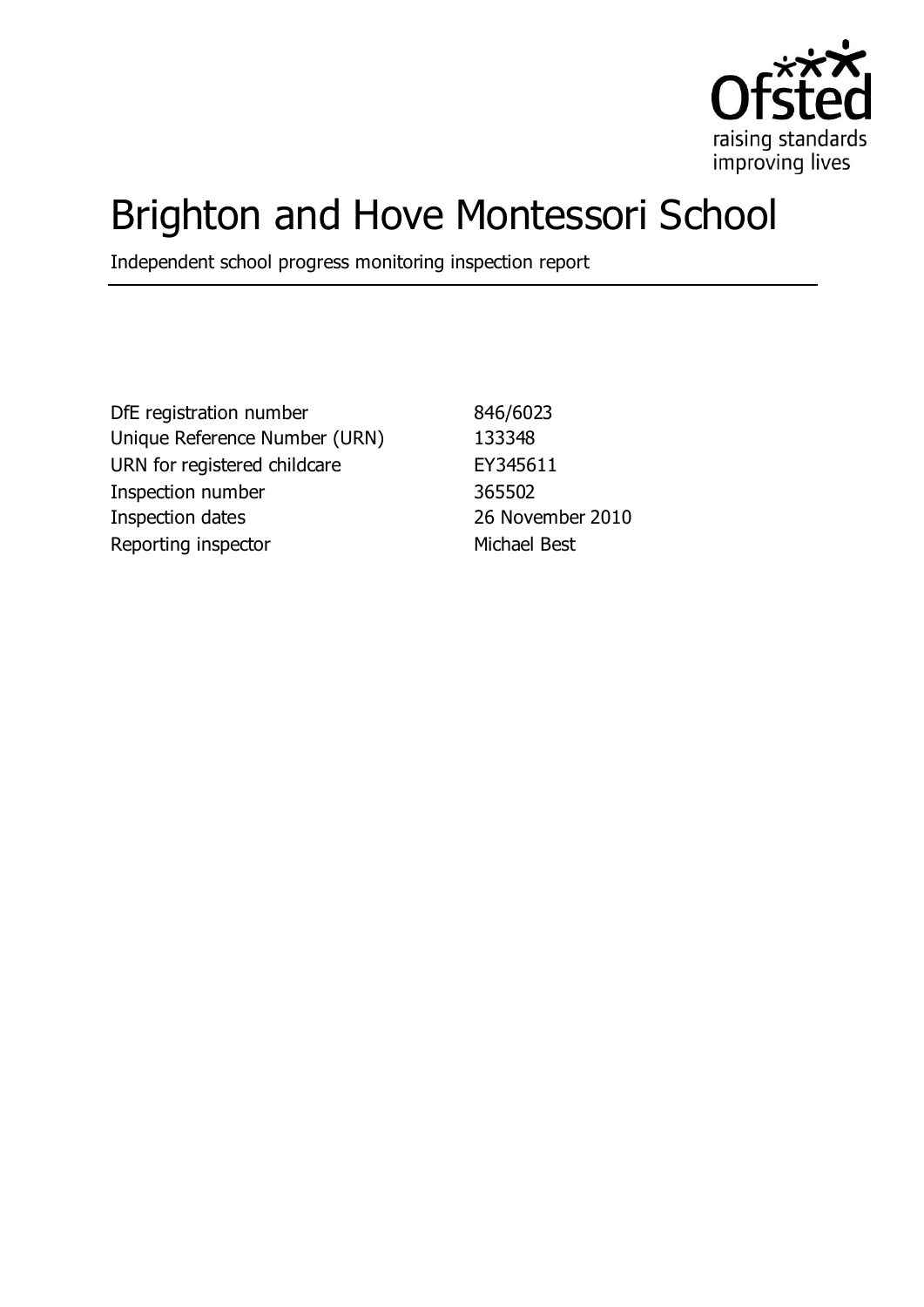The Office for Standards in Education, Children's Services and Skills (Ofsted) regulates and inspects to achieve excellence in the care of children and young people, and in education and skills for learners of all ages. It regulates and inspects childcare and children's social care, and inspects the Children and Family Court Advisory Support Service (Cafcass), schools, colleges, initial teacher training, work-based learning and skills training, adult and community learning, and education and training in prisons and other secure establishments. It assesses council children's services, and inspects services for looked after children, safeguarding and child protection.

If you would like a copy of this document in a different format, such as large print or Braille, please telephone 0300 123 1231, or email enquiries@ofsted.gov.uk.

You may copy all or parts of this document for non-commercial educational purposes, as long as you give details of the source and date of publication and do not alter the information in any way.

To receive regular email alerts about new publications, including survey reports and school inspection reports, please visit our website and go to 'Subscribe'.

Royal Exchange Buildings St Ann's Square Manchester M2 7LA

T: 0300 123 1231 Textphone: 0161 618 8524 E: enquiries@ofsted.gov.uk W: www.ofsted.gov.uk

No. 090137 © Crown copyright 2010

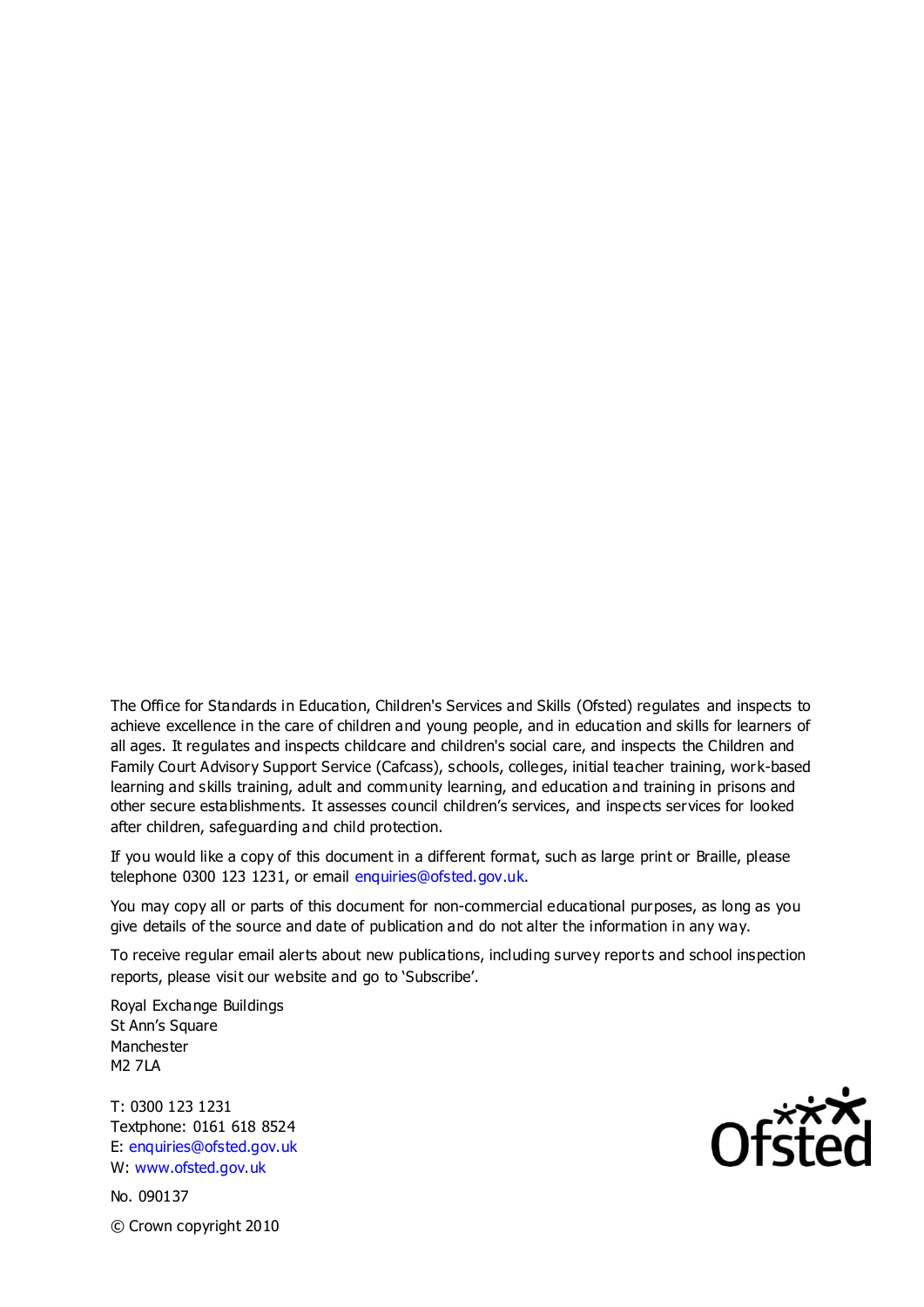

#### **Purpose and scope of the inspection**

This inspection was carried out by Ofsted under Section 162A of the Education Act 2002, as amended by schedule 8 of the Education Act 2005.  $^{1,2}$ 

The inspection was conducted at the request of the Registration Authority for independent schools in order to monitor the progress the school has made in implementing its action plan following the previous inspection.

#### **Information about the school**

Brighton and Hove Montessori School is an independent, non-selective, day school for boys and girls aged between two and 11 years. Opened in 1985, it is located in two buildings; a community hall and several rooms in a house. An after-school club caters for children from the school and for some local children, aged from three to 11 years. There are 54 children between the ages of two and seven years attending full time or part time, with the very large majority of these being in the Early Years Foundation Stage. Forty five children are funded under the Nursery funding scheme.

The aims of the school are 'to create and continually develop a learning community where respect for oneself, respect for others and respect for the environment is a reality'. For the individual child, the school aims to 'develop a sound academic base and learning skills for life'.

#### **Context of the inspection**

When the school was inspected by Ofsted in June 2010, most regulations were met. In order to address the shortcomings identified in the inspection report, the school drew up an action plan which was evaluated and accepted in September 2010. The purpose of this visit was to monitor the progress made by the school in addressing the action plan.

#### **Summary of the progress made in implementing the action plan**

The inspection in June 2010 found that, while the curricular provision and teaching were satisfactory, teaching was not consistently well informed by assessment. Target setting and the tracking of pupils' progress were areas for improvement identified at the previous inspection in 2007 and the school acknowledged that it had not fully addressed them.

**Independent school progress monitoring inspection report** 3

 $\overline{a}$ 

 $1$  [www.opsi.gov.uk/acts/acts2002/ukpga\\_20020032\\_en\\_14#pt10-ch1-pb4-l1g162](https://www.opsi.gov.uk/acts/acts2002/ukpga_20020032_en_14%23pt10-ch1-pb4-l1g162)

<sup>2</sup> [www.opsi.gov.uk/ACTS/acts2005/ukpga\\_20050018\\_en\\_15#sch8](http://www.opsi.gov.uk/ACTS/acts2005/ukpga_20050018_en_15#sch8)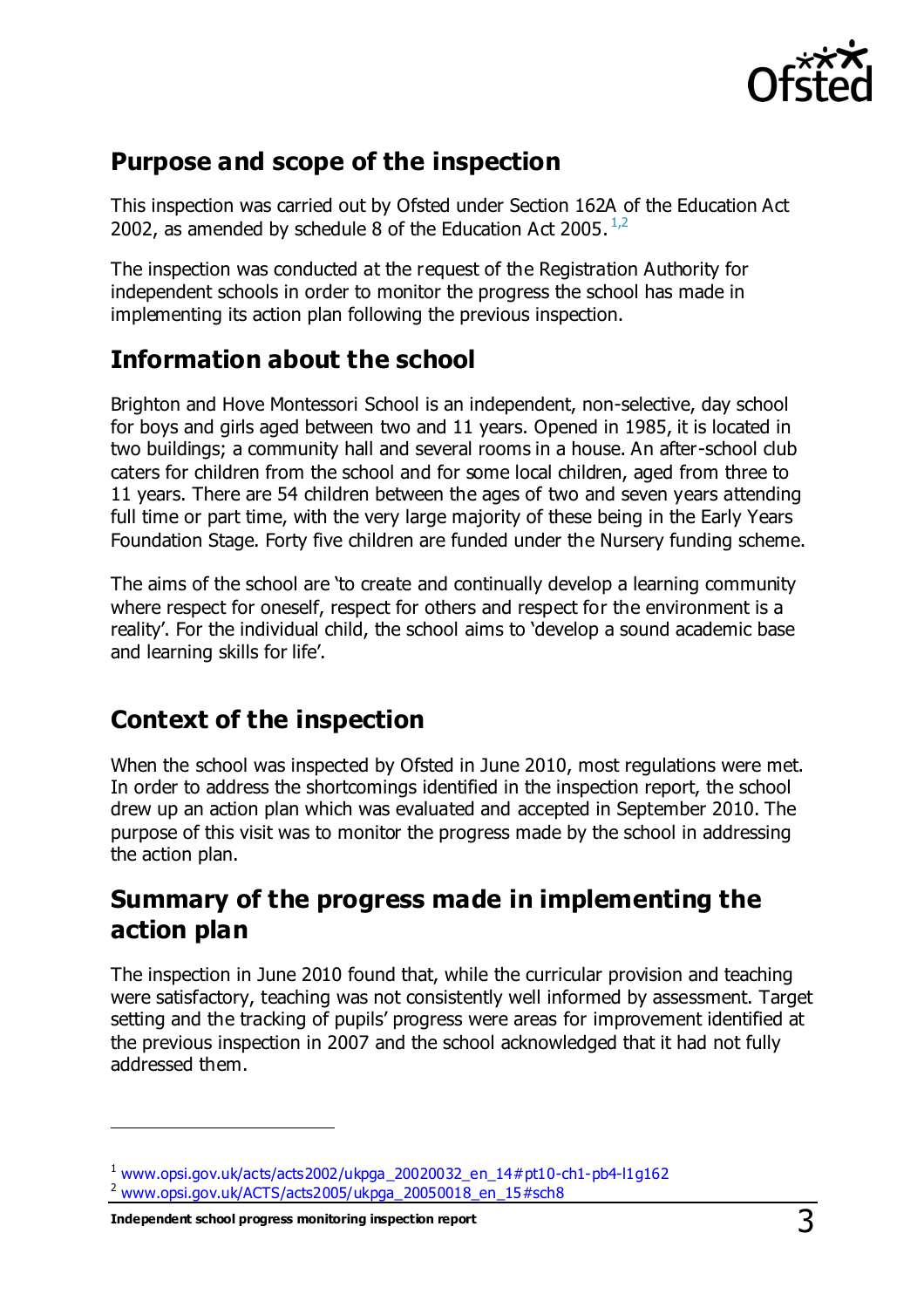

The school submitted an action plan to address these shortcomings which was evaluated and accepted in September 2010. Consultants are supporting the implementation of the plan, including members of the local authority Early Years Foundation Stage advisory team who are helping the school to implement and develop lesson planning, assessment procedures and the curriculum. Evidence from this visit shows that improvements in teachers' termly, weekly and daily plans are established and becoming embedded. The school has put a baseline assessment in place and plans to refine this further. Teachers' planning and assessment opportunities link the Montessori curriculum with the appropriate age-related national expectations for children in the Early Years Foundation Stage and the National Curriculum for pupils in Years 1 and 2. Daily observations are made and records kept of individual pupils' interests and progress, and participation in whole-group activities. The school recognises that refining these observations to highlight the next steps in pupils' learning would strengthen the effectiveness of its assessment practice. The school now meets the requirements of this standard and the requirements of the Early Years Foundation Stage.

The inspection in June 2010 found that staff, particularly the proprietor as the named child protection officer, had not kept up to date with the required training in child protection. This situation had not been adequately addressed since the previous inspection in 2007; in addition, the school did not comply with the safeguarding requirements of the Childcare Act 2006. The school submitted an action plan to address these shortcomings which was evaluated and accepted in September 2010. The proprietor attended higher-level child protection training in September 2010 and has provided training for all staff, new and established. All staff are now undertaking further training, some at the higher level. In addition, the proprietor and bursar have undertaken safer recruitment training. The school's child protection policy now meets requirements; it includes the requirement for update training to be attended every two years by the designated persons and every three years by all other staff. All safeguarding requirements of this standard and the Childcare Act 2006 are now met.

When the school was inspected in June 2010, fire safety records did not show whether identified faulty emergency lights had been replaced. In addition, checks on portable electrical appliances had not been made. The school submitted an action plan to address these shortcomings which was evaluated and accepted in September 2010. Fire records are now up to date and the emergency lighting is now operational. Portable appliance checks were undertaken and documented by a contractor in November 2010. The requirements of the standard are now met.

The inspection in June 2010 found that the school had not checked a member of staff's right to work in the United Kingdom. The school submitted an action plan to address this shortcoming which was evaluated and accepted in September 2010. This visit found that the school has revised its recruitment procedures and checklist and ensured that the necessary information is entered on the single central register. The requirements of the standard to make and record these checks are met.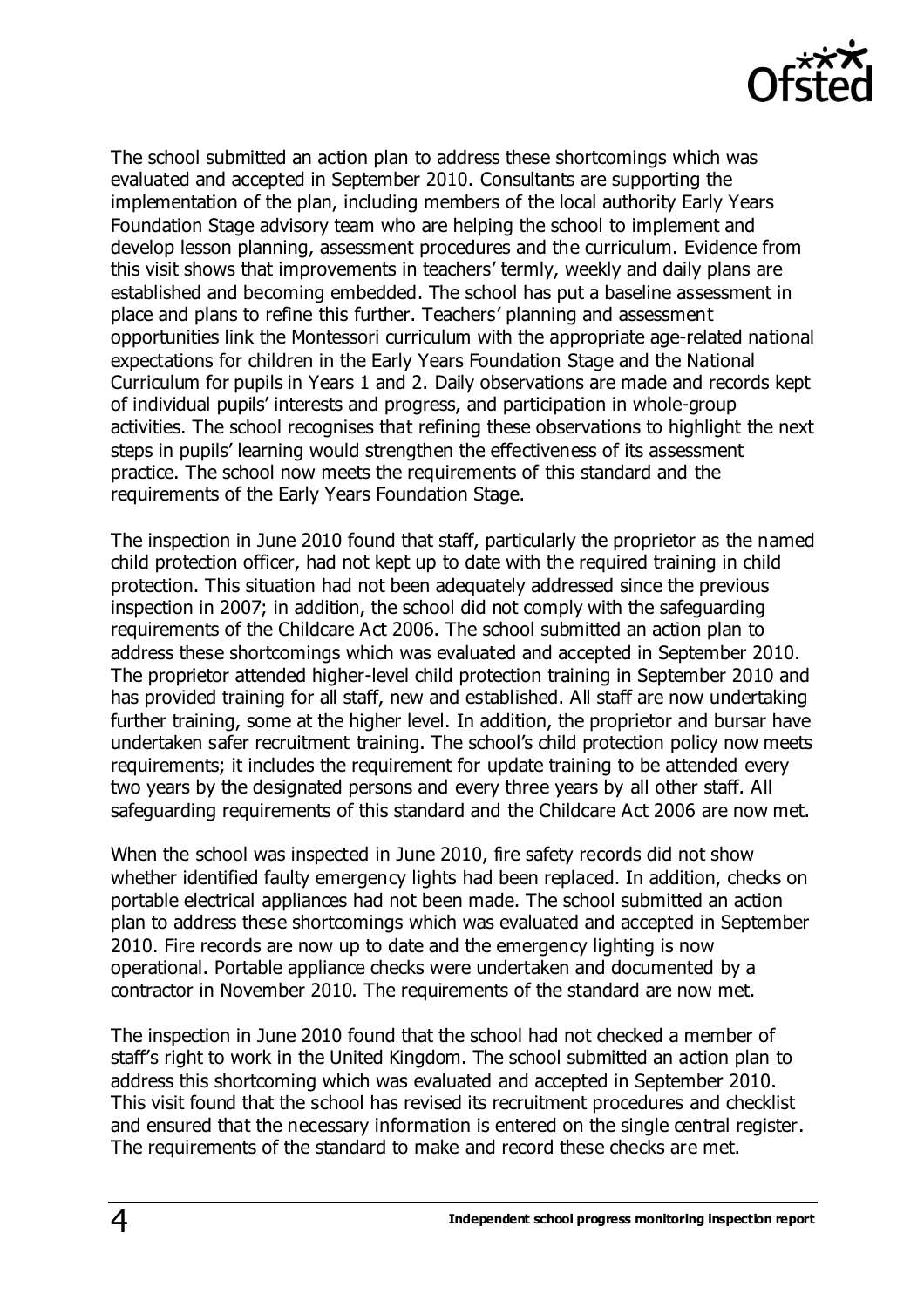

### **Compliance with regulatory requirements**

The school has made good progress and now meets all regulatory requirements.